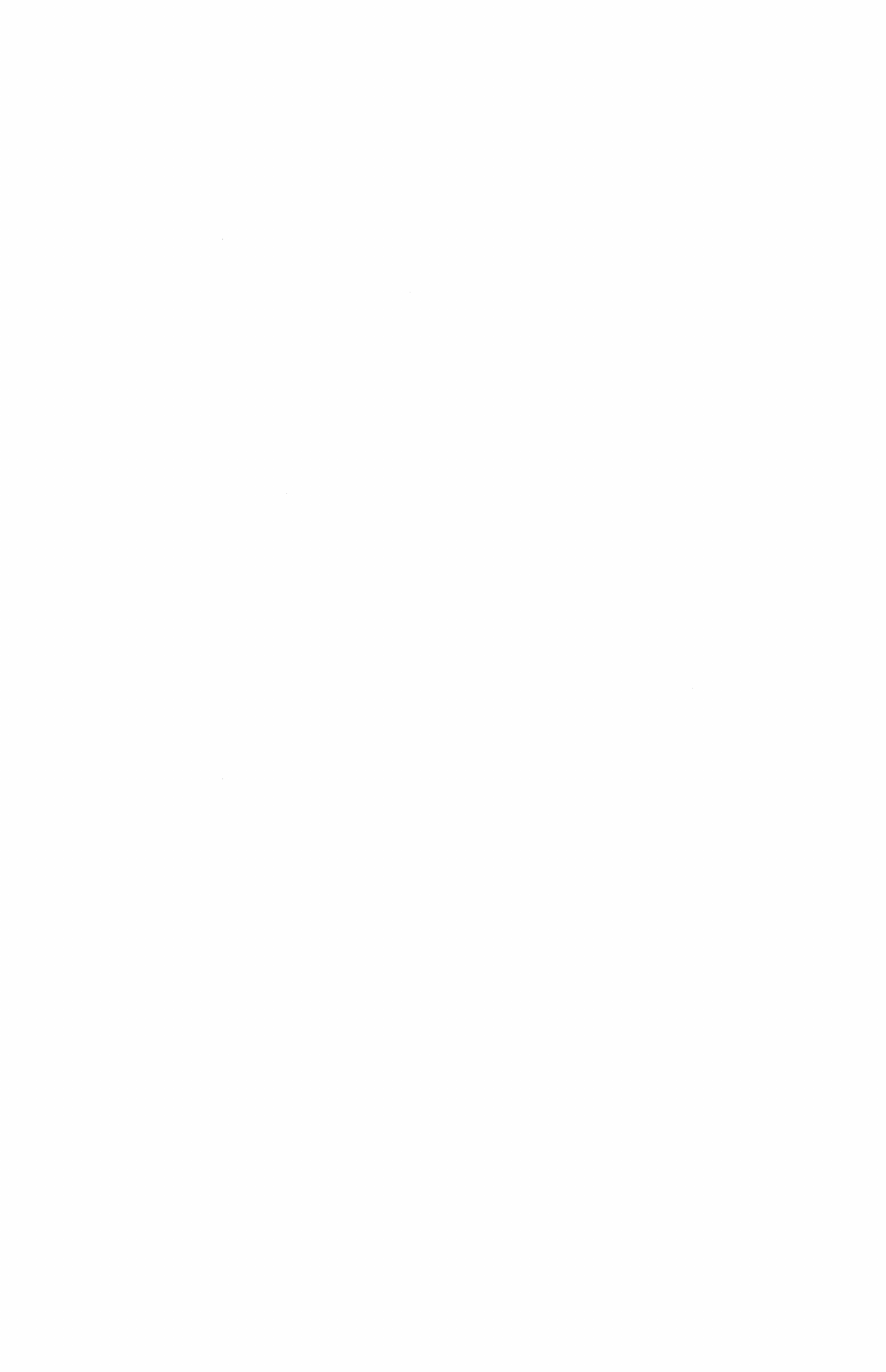# **COUNTY OF DINWIDDIE** 2003 PROFFER GUIDELiNES

Presentation to the County Board of Supervisors September 10, 2003

County of Dinwiddie - 2003 Proffer Guidelines

ROBINSON FARMER COX ASSOCIATES **in the set of the set of the set of the set of the set of the set of the set of the set of the set of the set of the set of the set of the set of the set of the set of the set of the set of** 

# BACKGROUND

- .. RFC ENGAGED TO - Develop a County proffer guideline sytem
- .. STUDY APPROACH
	- Based financial data on the 2002 Audit and 2003 CIP
	- Included "credits" from revenue sources that contribute to the funding of capital expenditure and debt service, but were not recognized by the earlier study

BOOK 16 **PAGE 202 SEPTEMBER 10, 2003** 

ROBINSON FARMER COX ASSOCIATES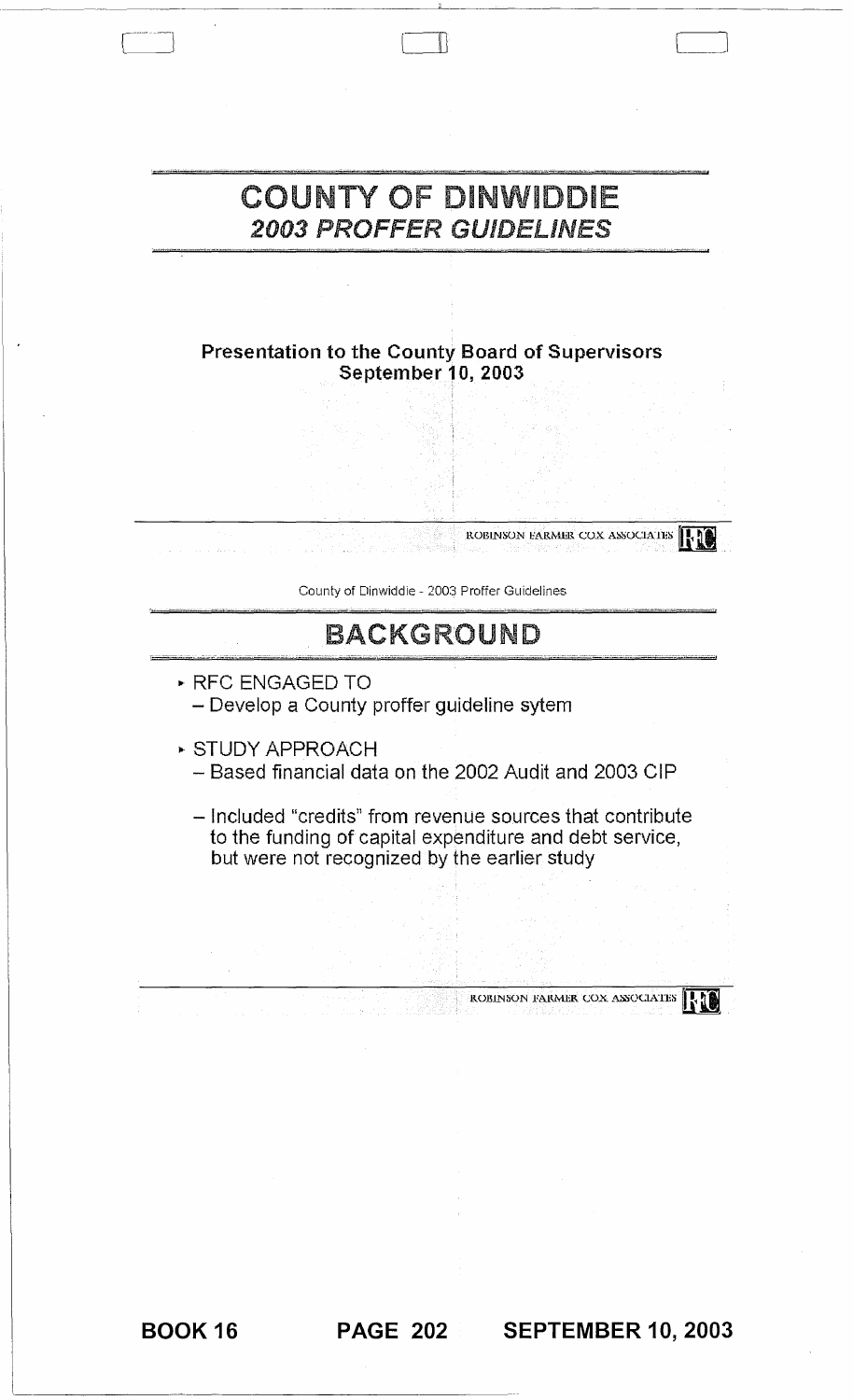County of Dinwiddie - 2003 Proffer Guidelines

# DEMOGRAPHICS

### **2000 DATA**

| <b>County Population</b>                      | 23,535    |
|-----------------------------------------------|-----------|
| Households                                    | 9,107     |
| Persons per Household                         | 2.58      |
| <b>Average Taxable Value New Housing Unit</b> | \$101,800 |
| <b>Average Taxable Value Motor Vehicle</b>    | \$4,000   |
| Vehicles per Household                        | 2.0       |

**ROBINSON FARMER COX ASSOCIATES R** 

County of Dinwiddie - 2003 Proffer Guidelines

# METHODOLOGY

- <sup>~</sup>**Based on current CIP, compute capital improvement costs per household for each function**
- <sup>~</sup>**Calculate total credit per function**
- **.. Cost - Credit = Total Capital Impact**

ROBINSON FARMER COX ASSOCIATES **INTER** 

BOOK 16 **PAGE 203 SEPTEMBER 10, 2003**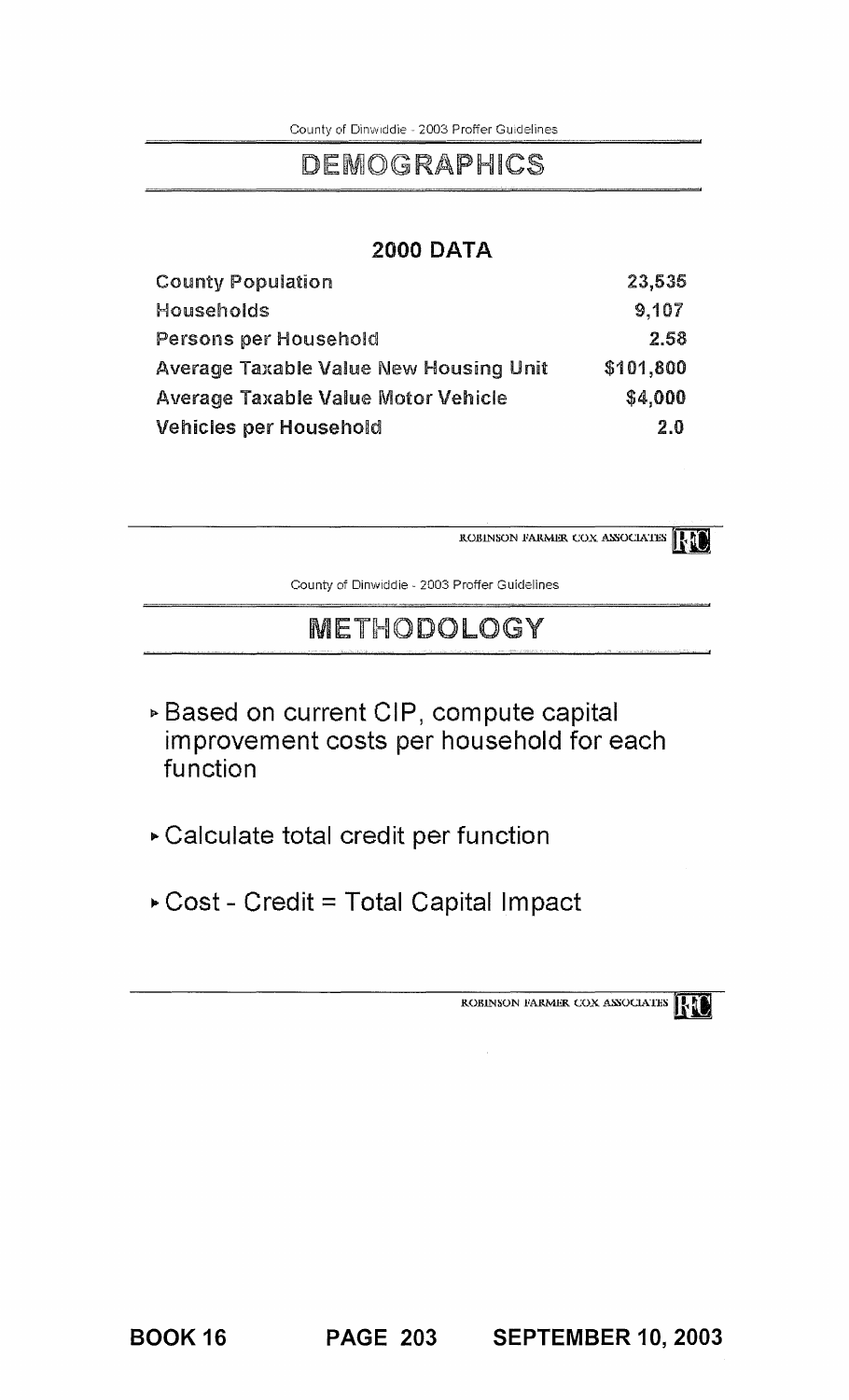County of Dinwiddie - 2003 Proffer Guidelines

# **CAPITAL IMPROVEMENT PROGRAM**

| Project                                | $Cost - $$  |
|----------------------------------------|-------------|
| <b>Schools</b>                         |             |
| Elementary School Projects             | 931,875     |
| <b>Middle School Projects</b>          | 1,695,000   |
| High School Projects                   | 10,500,000  |
| System Wide Projects                   | 33,500,000  |
| <b>Total Schools</b>                   | 89,498,000  |
| <b>General Government Facilities</b>   | 1,798,549   |
| <b>Public Works Projects</b>           | 281,820     |
| <b>Public Safety Projects/</b>         | 6,725,428   |
| <b>Parks &amp; Recreation Projects</b> | 5,000,167   |
| <b>TOTAL CAPITAL PROJECTS</b>          | 103,303,964 |

ROBINSON FARMER COX ASSOCIATES

County of Dinwiddie - 2003 Proffer Guidelines

# **CAPITAL IMPROVEMENT COSTS**



ROBINSON FARMER COX ASSOCIATES

PAGE 203 SEPTEMBER 10, 2003

**BOOK 16**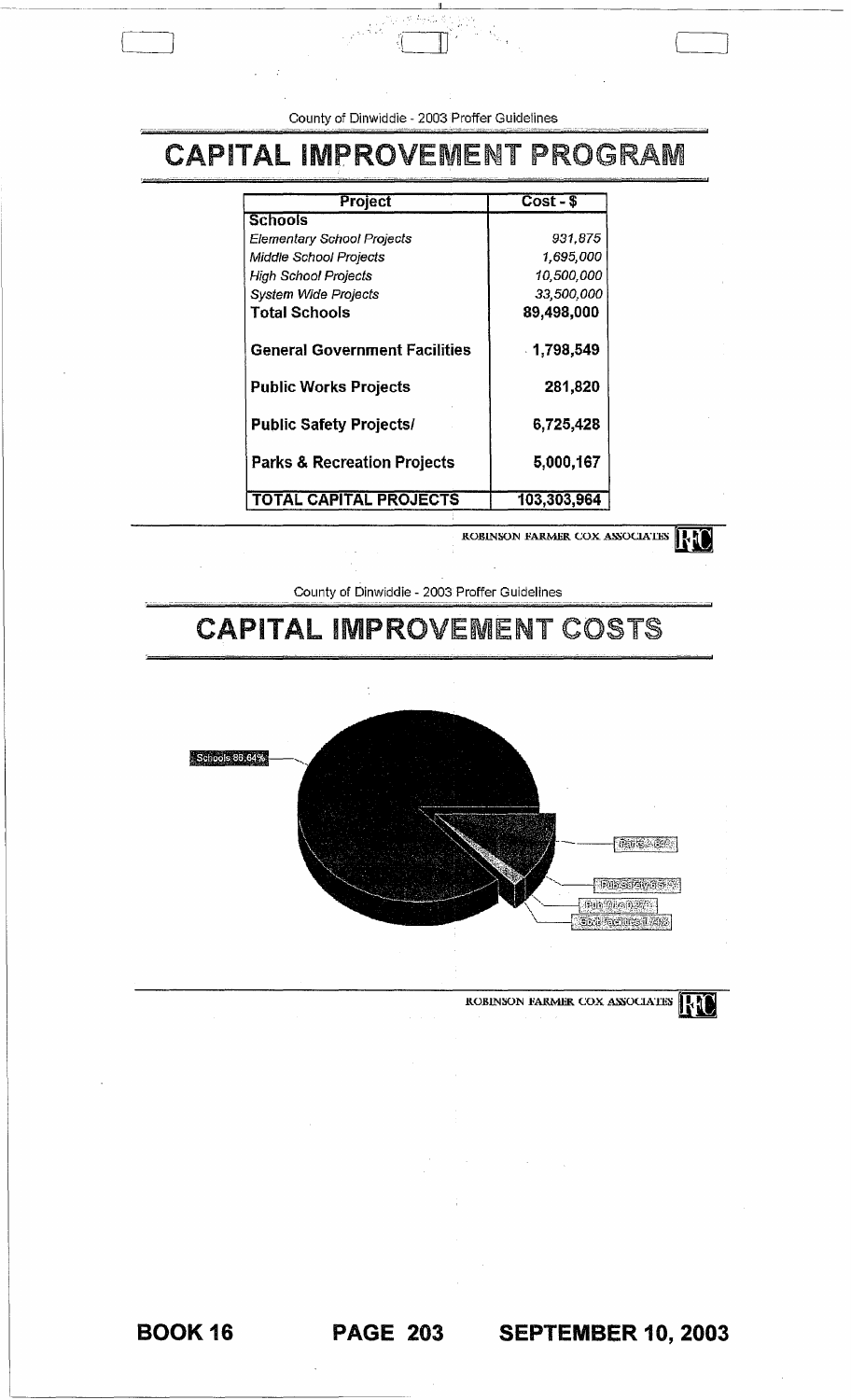

**ROBINSON FARMER COX ASSOCIATES** 

County of Dinwiddie - *2003* Proffer Guidelines

## CAPITAL COST COMPUTATION EXAMPLE: **SCHOOLS**

| <b>Project</b>                    | Cost         | <b>Cost/Pupil</b> | <b>Pupil/HH</b> | <b>Cost/HH</b> |
|-----------------------------------|--------------|-------------------|-----------------|----------------|
| <b>Elementary School Projects</b> | \$27,456,000 | \$13,387          | 0.23            | \$3,079        |
| Middle School Projects            | \$19,280,000 | \$18,344          | 0.12            | \$2,201        |
| <b>High School Projects</b>       | \$38,690,000 | \$33,968          | 0.13            | \$4,416        |
| <b>System Wide Projects</b>       | \$4,072,000  | \$960             | 0.48            | \$461          |
|                                   |              |                   |                 |                |
|                                   |              |                   |                 |                |
| <b>TOTAL COST</b>                 |              |                   |                 | \$10,157       |



•

ROBINSON FARMER COX ASSOCIATES **INI** 

**BQ,OK 16 PAGE 204 SEPTEMBER 10,2003**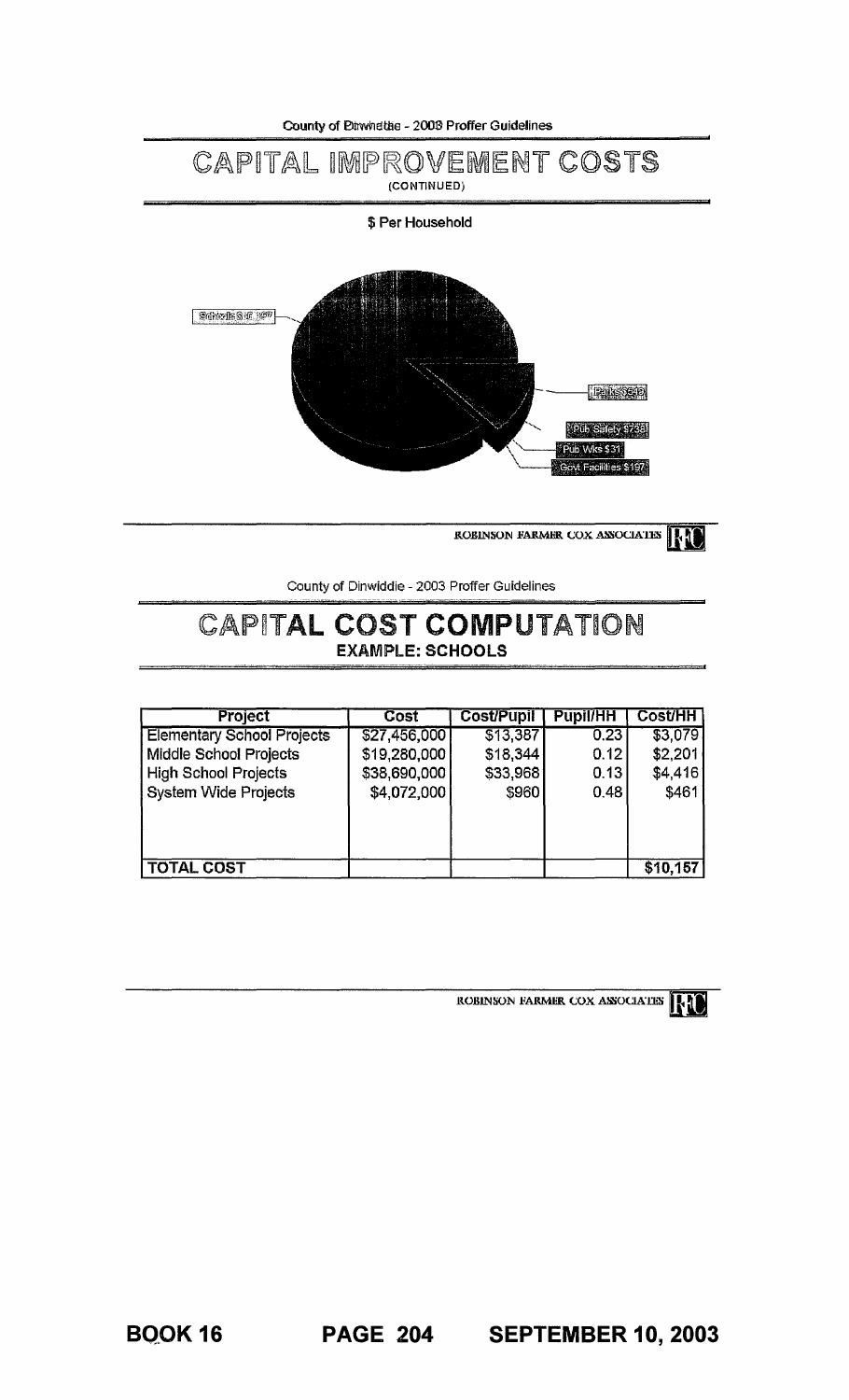County of Dinwiddie - 2003 Proffer Guidelines

# **CAPITAL COST COMPUTATION**

**EXAMPLE: SCHOOLS CONTINUED** 

|                       | Real    | Personal | Other   |
|-----------------------|---------|----------|---------|
|                       | Estate  | Property | Revenue |
| Taxable Value - Unit  | 101.800 | 8.000    | Ω       |
| Tax Rate per \$100    | \$0.77  | \$4.90   | \$0.00  |
| Est. Annual Revenue   | 784     | 392      | 335     |
| % Supporting Debt Svc | 25.63%  | 25.63%   | 25.63%  |
| \$ for Debt Credit    | 201     | 100      | 86      |
| Function's % of Debt  | 86.64%  | 86.64%   | 86.64%  |
| Rate of Annual Growth | 2.00%   | 2.00%    | 2.00%   |
| Discount Rate         | 6.00%   | $6.00\%$ | 6.00%   |
| <b>Present Value</b>  | 2.341   | 1,172    | 1.035   |
| Forecasted Revenue    |         |          |         |
| Year 1                | 174     | 87       | 75      |
| Year 2                | 177     | 89       | 77      |
| Year 3                | 181     | 91       | 79      |
| Year 4                | 185     | 93       | 81      |
|                       |         |          |         |
| Year 18<br>è          | 245     | 121      | 109     |
| Year 19               | 250     | 123      | 111     |
| Year 20               | 255     | 125      | 113     |

#### Per Unit Credit Computation

ROBINSON FARMER COX ASSOCIATES

County of Dinwiddie - 2003 Proffer Guidelines

 $\frac{1}{2}$  ).

### **CAPITAL COST COMPUTATION EXAMPLE: SCHOOLS CONTINUED**

| <b>Project</b>                    | Cost         | Cost/Pupil | <b>Pupil/HH</b> | Cost/HH  |
|-----------------------------------|--------------|------------|-----------------|----------|
| <b>Elementary School Projects</b> | \$27,456,000 | \$13,387   | 0.23            | S3,079   |
| Middle School Projects            | \$19,280,000 | \$18,344   | 0.12            | \$2,201  |
| <b>High School Projects</b>       | \$38,690,000 | \$33,968   | 0.13            | \$4,416  |
| System Wide Projects              | \$4,072,000  | \$960      | 0.48            | \$461    |
| <b>TOTAL COST</b>                 |              |            |                 | \$10,157 |
| <b>CREDIT</b>                     |              |            |                 | \$4,548  |
| NET CAPITAL IMPACT                | 89,498,000   |            |                 | \$5,609  |

ROBINSON FARMER COX ASSOCIATES

**SEPTEMBER 10, 2003** 

**PAGE 204** 

**BOOK 16**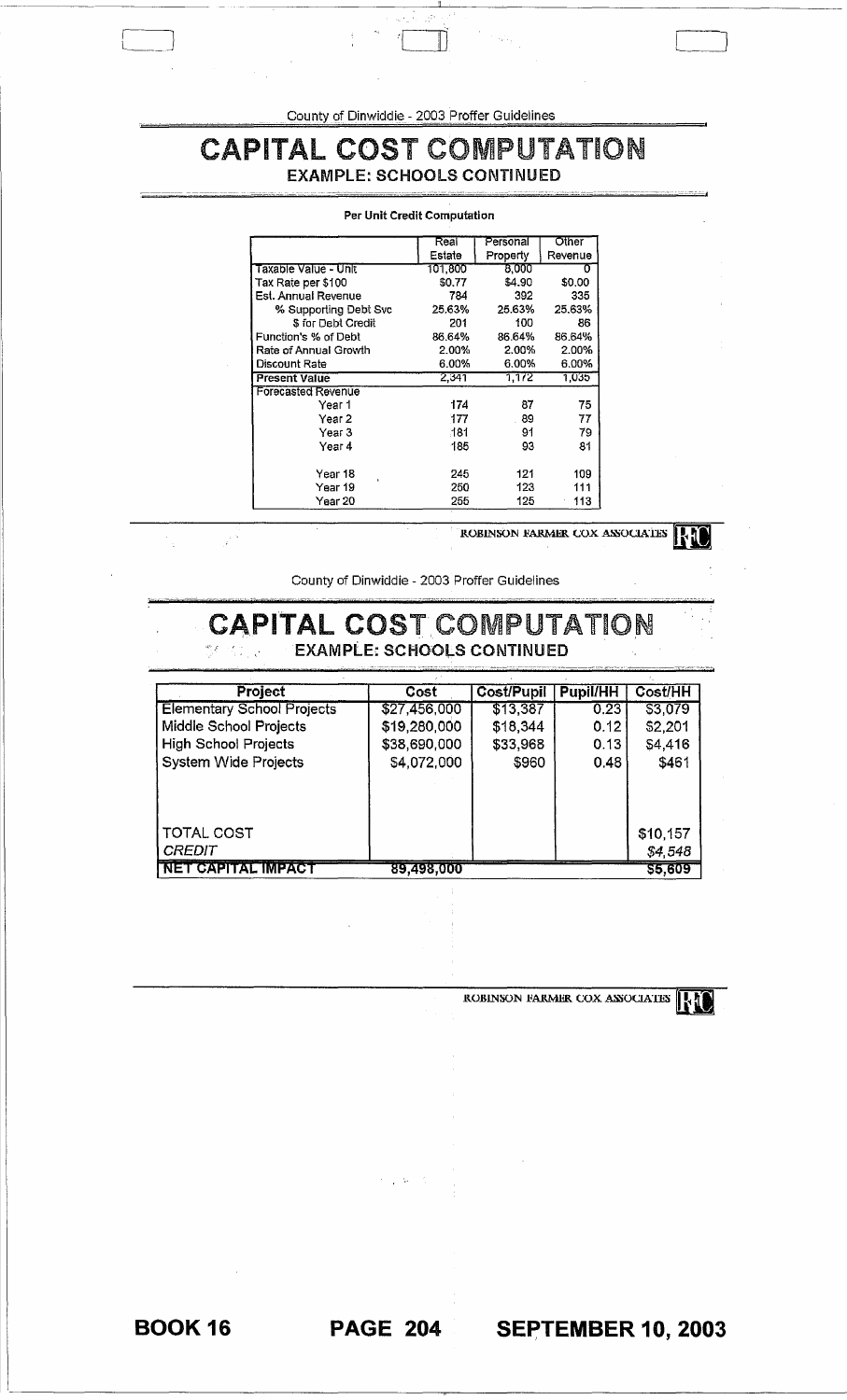

ROBINSON FARMER COX ASSOCIATES **INTER** 

It was pointed out that the proposed cash proffer of \$6,529 was based on the full \$88 million school improvement plan. Any reduction in the plan reduces the cash proffer.

There was general discussion among the Planning Commission, Board of Supervisors and Mr. Jacobs concerning the projected cost per residential housing unit and the feasibility of implementing cash proffers. He commented that if the county wished to pursue cash proffers, the zoning ordinance must be amended. Mr. Jacobs concluded his presentation at 6:37 p.m.

### **IN** RE: **RECESS FOR DINNER**

The Board recess for dinner at 6:37 P.M. and reconvened at 6:50 P.M.

BOOK 16 **PAGE 205 SEPTEMBER 10,2003**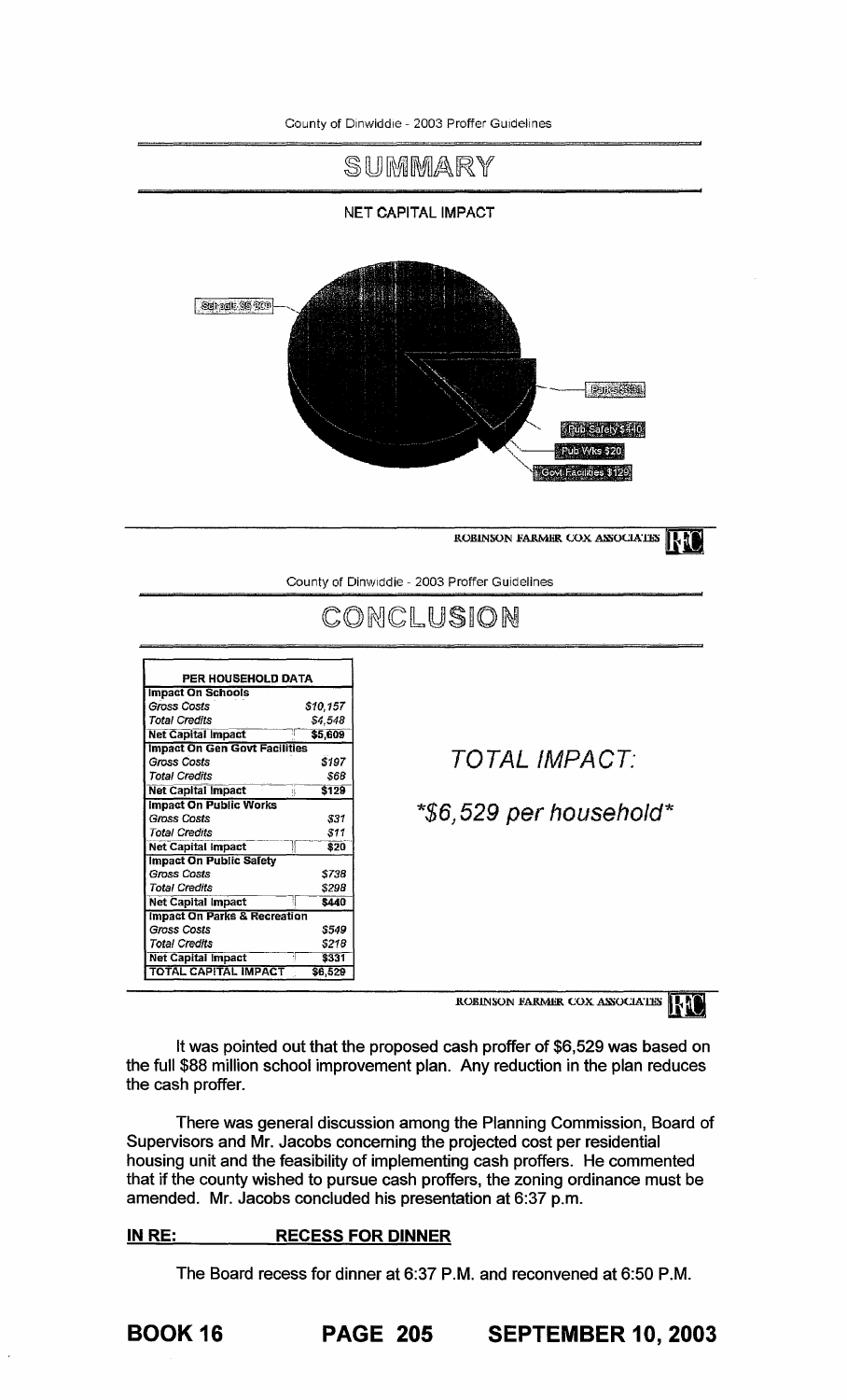**IN RE:** 

Cl

### **DISCUSSION OF WORK PROGRAM FOR PLANNING COMMISSION & STAFF FOR ITEMS IN COMPREHENSIVE LAND USE PLAN**

 $\mathbb L$ 

After recessing for dinner, Ms. Ralph led the Planning Commission and the Board of Supervisors in discussion of the Annual Work Program for the Planning Commission and staff. Mr. Dean McCray presented the manner in which the annual work matrix was developed. The Planning Commission developed it from items listed in the Comprehensive Plan. Mr. McCray stated they essentially targeted the following for further study: protect agricultural lands from incompatible land use development by controlling residential and commercial development; develop an impact fee for intensive land usage; require recreational areas in new developments; allow greater density within development if offset by buffering; and study transfer of development rights as they may apply to agricultural lands.

Planning Staff raised the following issues that need to be addressed: develop a storm water management district for the northeast portion of the County that can respond to the increasing demands for drainage maintenance and repair; and. review the various zoning districts for compatibility with the policies, goals and objectives established by the comprehensive plan.

At this point, Mr. Bracey expressed his concern regarding the need for more buffering around residential subdivisions than is currently required. Additionally, we need more public lands so that we can have a county park(s) and more recreational opportunities.

Mr. Bowman stated that we needed to properly plan for industrial development and it needs to be in the northeastern portion of the County near Petersburg. Also, we need to develop a strategy to separate trucks from passenger vehicles.

Mr. Titmus expressed the desire to reduce the number of uses found in each of our districts. Perhaps the use of overlay districts could assist in use restrictions. Mr. Bowman elaborated upon Mr. Titmus' statement by saying it is bad zoning to allow cabinet shops as a use by right in an agricultural district rather than requiring a conditional use permit.

Mr. Lee stated that more farming uses should be encouraged in the Agricultural zoning districts rather than non-agricultural uses.

Mr. Scheid noted that drainage complaints are constantly referred to his office. Most of the complaints are from residents located in the northeast portion of the County. It has been previously mentioned that a storm water management district should be studied for this area. It is a problem that will continue to grow until a solution is adopted.

### **IN RE: RC&D BOARD REPORT**

Mr. Lee stated the following: the RC & D is considering hiring a land planner to study Transfer of Development Rights for the Tri-Cities area; and they are looking into more agri-business grants.

### **IN RE: RECREATIONAL MINING - BARRY RESNICK PROPERTY**

Mr. Barry Resnick gave a brief presentation on his request to establish recreational mining on his property on Harper's Bridge Road.

BOOK 16 **PAGE 205 SEPTEMBER 10, 2003**